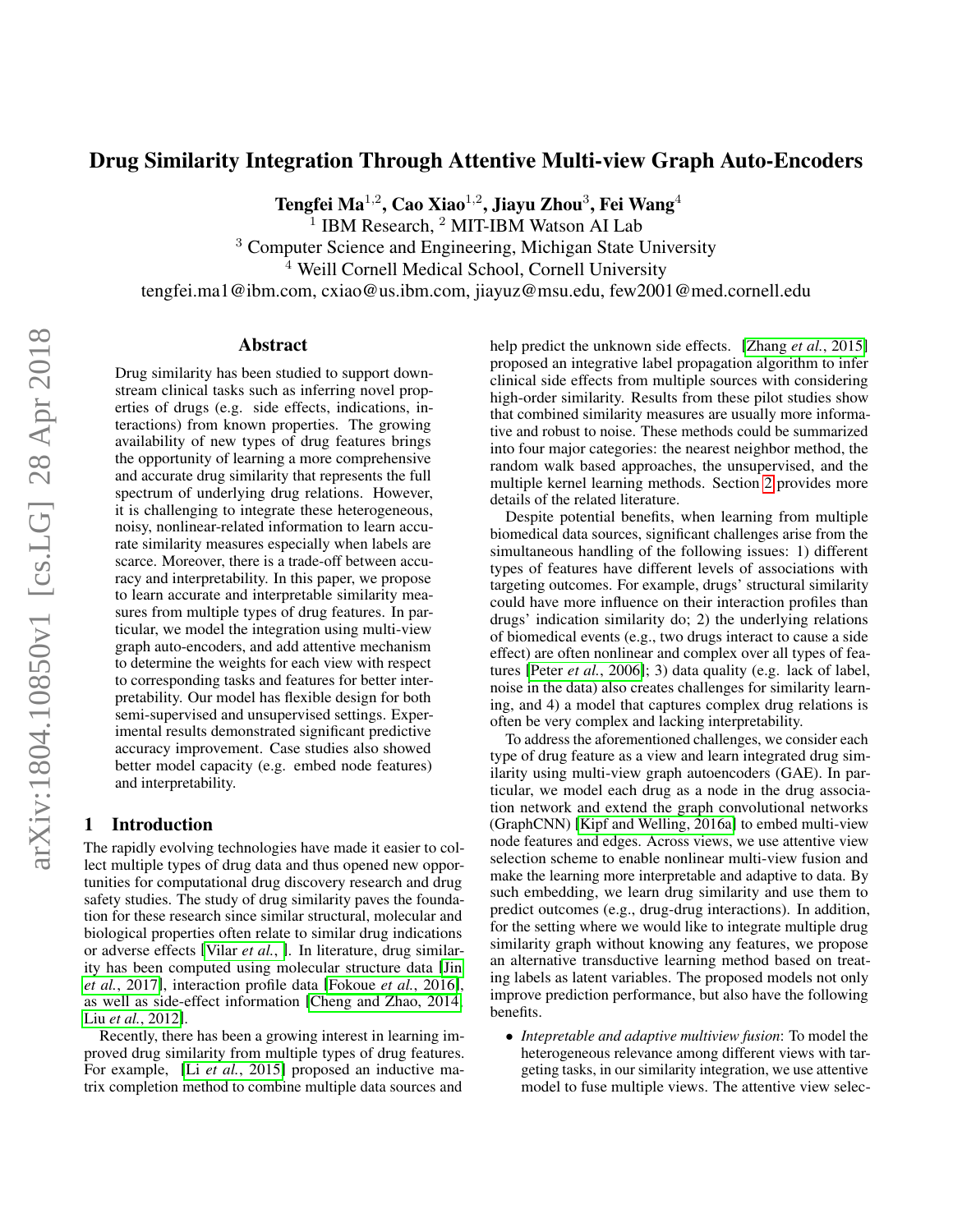tion scheme generates task-wise feature relevance, by which we could learn interpretable similarity measures. Also the learned similarity would be more adaptive to the underlying data, thus is more accurate.

- *Transductive prediction using unlabeled data*: Labels are expensive to acquire, and often very scarce for new drugs. By developing an auto-encoder structure, whose reconstruction loss could be seen as a regularization term that explicitly models the information of graph structure, we efficiently leverage the unlabeled data for accurate predictions.
- *Robust-to-noise*: The proposed methods inherit the advantage of autoencoders and can extract representations that are relatively stable and robust to the noise in the data, e.g. in the drug-drug interaction prediction case, sometimes unseen interactions might not indicate no interaction. The proposed methods effectively reduce the negative impacts caused by these "positive unlabeled" samples.

# <span id="page-1-0"></span>2 Related Work

Our work addresses the problem of multiview similarity integration. To our best knowledge, current approaches mainly could be summarized as below.

The nearest neighbor methods that make predictions based on majority cases among neighbors. To name a few, [\[Zhang](#page-6-9) *et al.*[, 2016\]](#page-6-9), [Zhang *et al.*[, 2017\]](#page-6-10), and [\[Zhang](#page-6-6) *et al.*, 2015]. However, as pointed out by [\[Zhang](#page-6-6) *et al.*, 2015], most of these existing methods only utilize first-order similarity to construct neighborhood and do not consider transitivity of similarities.

The random walk methods (e.g., label propagation in [\[Zhang](#page-6-6) *et al.*, 2015] and [Wang *et al.*[, 2010\]](#page-6-11)) that leverage the assumption that data points occupying the same manifold are very likely to share the same semantic label, and then aim to propagate labeling information from labeled data points to unlabeled ones according to the intrinsic data manifold structures collectively revealed by a large number of data points. These methods can handle nonlinear relations and perform transductive learning with scarce labeled data. However, these models have fixed loss functions, hence lack of flexibility in modeling various problem settings.

The unsupervised methods For example, in [\[Wang](#page-6-12) *et al.*, [2014\]](#page-6-12) and [\[Angione](#page-6-13) *et al.*, 2016], the authors construct an integrative network to fuse multiple similarity networks via an iterative scaling approach. In [Xu *et al.*[, 2016\]](#page-6-14),the authors integrated feature ranking and feature variation as feature weights for weighted similarity fusion. These unsupervised methods have good flexibility, however without any supervision, unreliable results could be generated.

The multiple kernel learning (MKL) methods such as [\[Zhuang](#page-6-15) *et al.*, 2011]. MKL were further extended to integrate heterogeneous data in [\[McFee and Lanckriet, 2011\]](#page-6-16), however, most existing methods are often limited to convex integration.

# 3 Background

Over the past few years, several graph-based convolutional network models emerged for inducing informative latent feature representations of nodes and links. For example, [\[Kipf](#page-6-8) [and Welling, 2016a\]](#page-6-8) proposed a new graph convolutional network (GraphCNN) that learns node embeddings based on node features and their connections, which could be used in node classification. Specifically, given an undirected graph with nodes X and adjacency matrix A, a multi-layer neural network is constructed on the graph with the following layer-wise propagation rule:

$$
\boldsymbol{H}^{(l+1)} = f\left(\tilde{\boldsymbol{D}}^{-\frac{1}{2}}\tilde{\boldsymbol{A}}\tilde{\boldsymbol{D}}^{-\frac{1}{2}}\boldsymbol{H}^{(l)}\boldsymbol{W}^{(l)}\right)
$$

where  $\tilde{A} = A + I_N$  is the adjacency matrix with added selfconnections, D is a diagonal matrix such that  $D_{ii} = \sum_j \tilde{A_{ij}}$ ,  $W^{(l)}$  is a layer-specific parameter matrix,  $H^l$  is the node representation in the  $l^{th}$  layer, and f is an activation function (e.g. ReLU or sigmoid). Later, [\[Schlichtkrull](#page-6-17) *et al.*, 2017] and [\[Kipf and Welling, 2016b\]](#page-6-18) extended GraphCNN and proposed a graph auto-encoder (GAE) using GraphCNN for both node classification and link prediction tasks. However, their model only reconstructs the edges, and cannot work on unseen data. In the following, we will make further extension based on [\[Kipf and Welling, 2016b\]](#page-6-18) and [\[Schlichtkrull](#page-6-17) *et al.*, 2017] in terms of reconstructing both links and node embeddings and allowing for inductive prediction.

# 4 Method

In this paper, we consider each type of drug feature as a view. For view  $u \in \{1, \dots, T\}$ , we construct a graph by modeling each drug as a node and the similarity between two nodes as an edge. We denote node feature embeddings as  $Z^{(u)}$  and use similarity matrix  $A^{(u)}$  to represent the pair-wise similarity between drugs on that view. Given  $T$  different views, the task of multi-view similarity integration is to derive an integrated node embedding Z and similarity matrix  $A \in \mathbb{R}^{n*n}$  across all views.

# 4.1 Similarity Integration with Attentive Multi-view Graph Autoencoders

Basic GraphCNN Structure with Multiple Views For each view u, we set  $\tilde{\boldsymbol{A}}^{(u)} = \boldsymbol{A}^{(u)} + \boldsymbol{I}_N$  and diagonal matrix  $\boldsymbol{D}^{(u)}$ where  $\boldsymbol{D}^{(u)}_{ii} = \sum_j \tilde{\boldsymbol{A}}^{(u)}_{ij},$  then we use a two-layer GraphCNN to get the node embeddings  $Z^{(u)}$  using Eq. [\(1\)](#page-1-1).

<span id="page-1-1"></span>
$$
Z^{(u)} = f(X^{(u)}, A^{(u)}; W_1^{(u)})
$$
  
= Softmax  $\left(\hat{A}^u ReLU(\hat{A}^u X^{(u)} W_0^{(u)}) W_1^{(u)}\right)$ , (1)

where  $\hat{\bm{A}}^u = \bm{D}^{(u)^{-1/2}} \tilde{\bm{A}}^{(u)} \bm{D}^{(u)^{-1/2}}, \bm{W}_0^{(u)}$  and  $\bm{W}_1^{(u)}$  are weight matrices. Given the node embeddings  $Z^{(u)}$  on each view u, we concatenate the embedding from each view  $\mathbf{Z}^{(u)}$ to get a new representation of the node Z. The prediction between two nodes  $x_i$  and  $x_j$  could be done by a sigmoid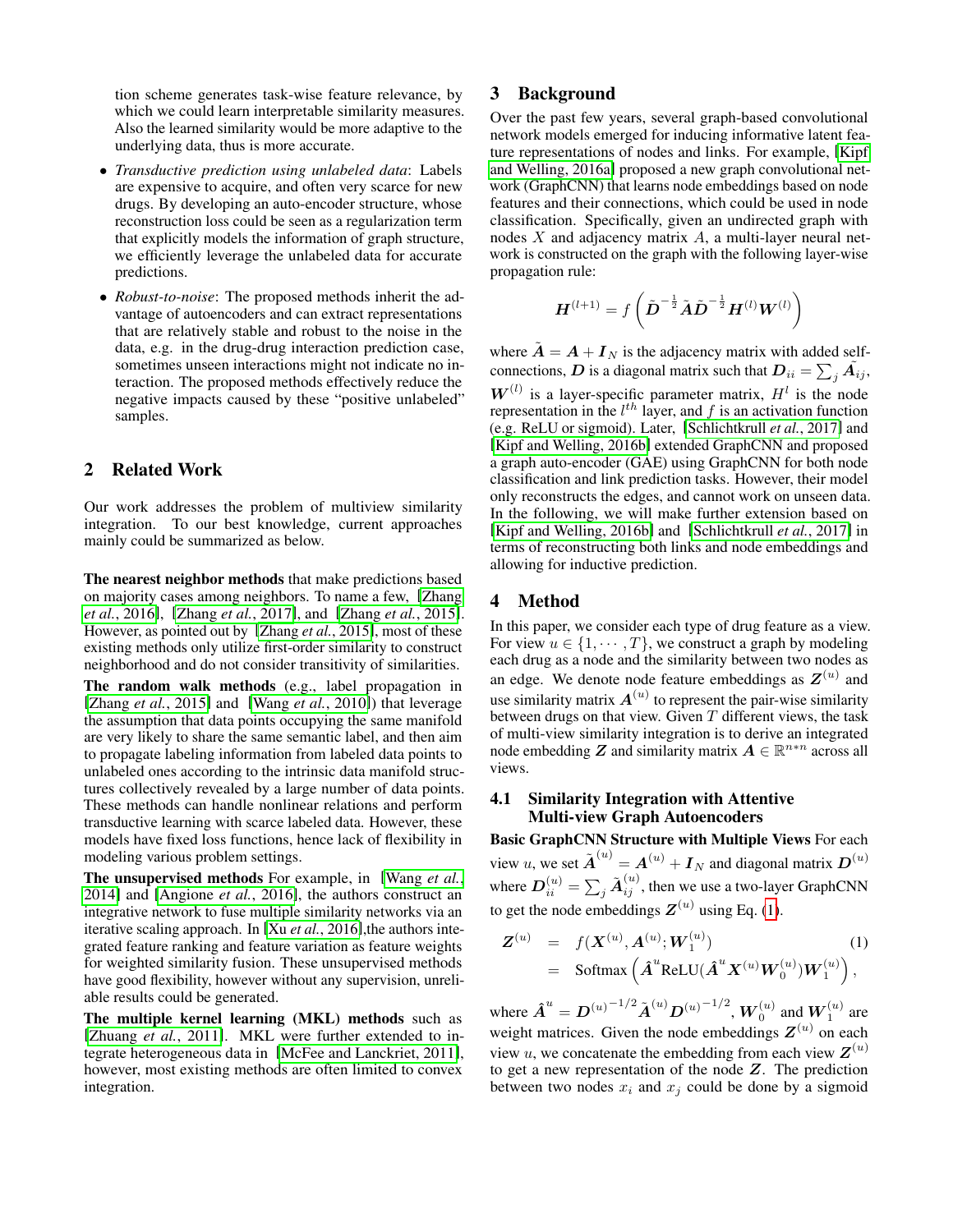function  $y(x_i, x_j) = \sigma(\boldsymbol{z}_i^T \boldsymbol{W} \boldsymbol{z}_j)$  with a matrix parameter  $W$ . The structure of this method is shown in Figure [1\(](#page-3-0)a).

Similarity Matrix Fusion Instead of concatenating node embeddings in different views, we can also first get an integrated similarity matrix and construct only one graph for all views. In this single graph, the nodes features are fixed for all views. And the similarity fusion could be simply done as follows: considering the complexity of normalization, to fuse similarity we first normalize all similarity matrices  $A^u$  to get  $\hat{A}^u$ , and then aggregate all similarity matrices to get a comprehensive one as the adjacency matrix of the graph:  $\hat{A} = \frac{1}{T} \sum \alpha_u \hat{A}^u$ , where  $\{\alpha_u\}$  are mixing weights for different similarity matrices. Following the structure in [\[Kipf and Welling, 2016a\]](#page-6-8), we use a one-layer GraphCNN to encode the nodes in our graph:

$$
Z = f(X, \hat{A}) = \text{Softmax}(\hat{A}XW_0)
$$
 (2)

After that, we decode the embedding back to the original feature space

$$
\mathbf{X}' = f'(\mathbf{Z}, \hat{\mathbf{A}}) = \text{Sigmoid}(\hat{\mathbf{A}} \mathbf{Z} \mathbf{W}_1)
$$
(3)

If we do not have any labels for the nodes, the objective function is the loss of the auto-encoder in Eq. [4.](#page-2-0)

<span id="page-2-0"></span>
$$
L_{\rm ed} = \sum ||X - X'||^2
$$
 (4)

In this case, our framework could be regarded as an unsupervised multi-graph fusion and embedding method. The derived similarity matrix  $\vec{A}$  can be used for other tasks as well, such as node clustering.

Attentive View Selection In practice, the fusion of each view could be nonlinear, while the weights of features in each view need to be decided by both the data and the targeting tasks. To allow for such a flexibility, in this section we extend the mixing scheme by fusing features from different views with attention mechanism, where weights of features are determined by corresponding inputs. The attentive view selection scheme is illustrated in Fig. [2.](#page-3-1)

Assume we have adjacency matrix  $A^u$  for view u, we assign attention weights  $g^u \in \mathbb{R}^{N^*_*N}$  to the graph edges, such that the integrated adjacency matrix becomes  $\sum_{u} g^u \odot A^u$ , where  $\odot$  is the element wise multiplication. For each view, we first project the original adjacency matrix to an unnormalized matrix  $g^{\prime u} = W^u A^u + \dot{b}^u$ , and then normalize them over different views to get the attention weights  $g^u$ . In practice, the graph is often large, thus there will be too many parameters for the attention calculation if we use a fully connected  $N*N$ attention matrix. To reduce the complexity, we alternatively employ a diagonal attention matrix. To be specific, we limit  $g^u$  to be a vector, and form the weighted similarity matrix by  $diag(g^u) * A^u$ . In this way, the size of parameters (i.e.  $\mathbf{W}^u$  and  $\mathbf{b}^u$ ) is reduced from  $N*N$  to N. And the attentive similarity matrix is generated as follows:  $g^{\prime u} = W^u A^u + b^u$ , where  $\check{\boldsymbol{W}}^u, \boldsymbol{b}^u \in \mathbb{R}^{\mathbb{1} * N}$ .

Then we normalize them to get the attention weights for each position *i*:  $g_i = (g_i^1, ..., g_i^T) = \text{Softmax}(g_i^1, ..., g_i^T)$ , and  $g^u = (g_1^u, ... g_N^u)$  is then used to induce the final similarity matrix  $\hat{A} = \sum_{u=1}^{N} diag(g^{u}) * A^{u}$ , where  $*$  is the matrix

multiplication, diag $(g^u)$  is a diagonal matrix of  $g^u$  as its diagonal value. After we get the new attention based similarity matrix  $\vec{A}$ , we can use the same framework as [4.2](#page-2-1) and [4.3.](#page-2-2)

### <span id="page-2-1"></span>4.2 A Semi-supervised Extension Given Partial Labeled Data

The graph auto-encoder (GAE) structure could be further extended to a semi-supervised setting when we have labels for some of the nodes in the graph (in our case drugs). We could keep the auto-encoder framework unchanged, and predict the labels on training data using a network h:  $h(Z) =$ Softmax( $W_hZ + b_h$ ). The prediction loss of h is formulated by Eq.  $(5)$ .

<span id="page-2-3"></span>
$$
L_{\text{train}} = L(\mathbf{Y}_{\text{train}}, h(\mathbf{Z}_{\text{train}})) = \sum_{y \in \mathbf{Y}_{\text{train}}} \sum_{y' \in h(\mathbf{Z}_{\text{train}})} -y \ln y' \quad (5)
$$

This new model then integrates the two loss functions as its objective function

<span id="page-2-4"></span>
$$
L = L_{\text{train}} + \lambda L_{\text{ed}} \tag{6}
$$

Compared to a generic neural network, which generally contains only the  $L_{train}$ , Eq. [\(6\)](#page-2-4) can be seen as adding an auto-encoder loss as the regularization term  $L_{ed}$ . In a graph based semi-supervised learning framework, the graph Laplacian regularization is often used as the regularization to capture the graph structure.  $L = L_{\text{train}} + \lambda L_{\text{lap}}$ , where  $L_{lap} = \sum_{i,j} A_{i,j} ||h(x_i) - h(x_j)||^2$ . Our objective function replaces the second term with the reconstruction loss of the GAE, which also explicitly models the graph structure information.

# <span id="page-2-2"></span>4.3 Transductive Learning using Test Labels as Variables

Sometimes when we only have the graph structure of the similarity matrix but no node features, although we could model them using one-hot representation as in [\[Kipf and Welling,](#page-6-8) [2016a\]](#page-6-8) (for details, see Appendix A.1 in [\[Kipf and Welling,](#page-6-8) [2016a\]](#page-6-8)), such embedding is typically not efficient. More importantly decoding the embedding vectors to the one-hot vectors cannot gain much information. This motivates us to develop another scheme to extend the previous introduced graph auto-encoder to improve learning given no node feature.

Instead of using the original node features or one-hot node vectors in GAE, we consider an alternative way: we use the training labels (i.e. DDI links of each node) as inputs and reconstruct them using the same GAE structure as in Figure [1\(](#page-3-0)c). So the graph auto-encoder would output the predicted links  $\boldsymbol{Y}^{\prime}=f^{\prime}(f(\boldsymbol{Y},\hat{\boldsymbol{A}}),\hat{\boldsymbol{A}}).$ 

Moreover, if we consider similarities as graph edges, the labels of the test nodes would also impact the decoding of the training nodes. So we employ a transductive method to use the test labels as additional latent variables. The predicted labels are formulated as follows:

$$
\left\{ \boldsymbol{Y}_{\text{train}}', \boldsymbol{Y}_{\text{test}}' \right\} = f'(f(\left\{ \boldsymbol{Y}_{\text{train}}, \boldsymbol{Y}_{\text{test}} \right\}, \hat{\boldsymbol{A}}), \hat{\boldsymbol{A}}) \tag{7}
$$

i.e.  $\boldsymbol{Y}^\prime_\text{test}$  is a function of  $\boldsymbol{Y}_\text{test}$  when  $\boldsymbol{Y}^\prime_\text{train}$ ,  $\boldsymbol{Y}_\text{train}$  and  $\hat{\boldsymbol{A}}$  are known. The objective function of this model is then given by:  $\min_{\boldsymbol{Y_{test}}} L = ||\boldsymbol{Y'_{train}} - \boldsymbol{Y_{train}}||^2 + ||\boldsymbol{Y'_{test}} - \boldsymbol{Y_{test}}||^2 + \mu||\boldsymbol{Y_{test}}||^2,$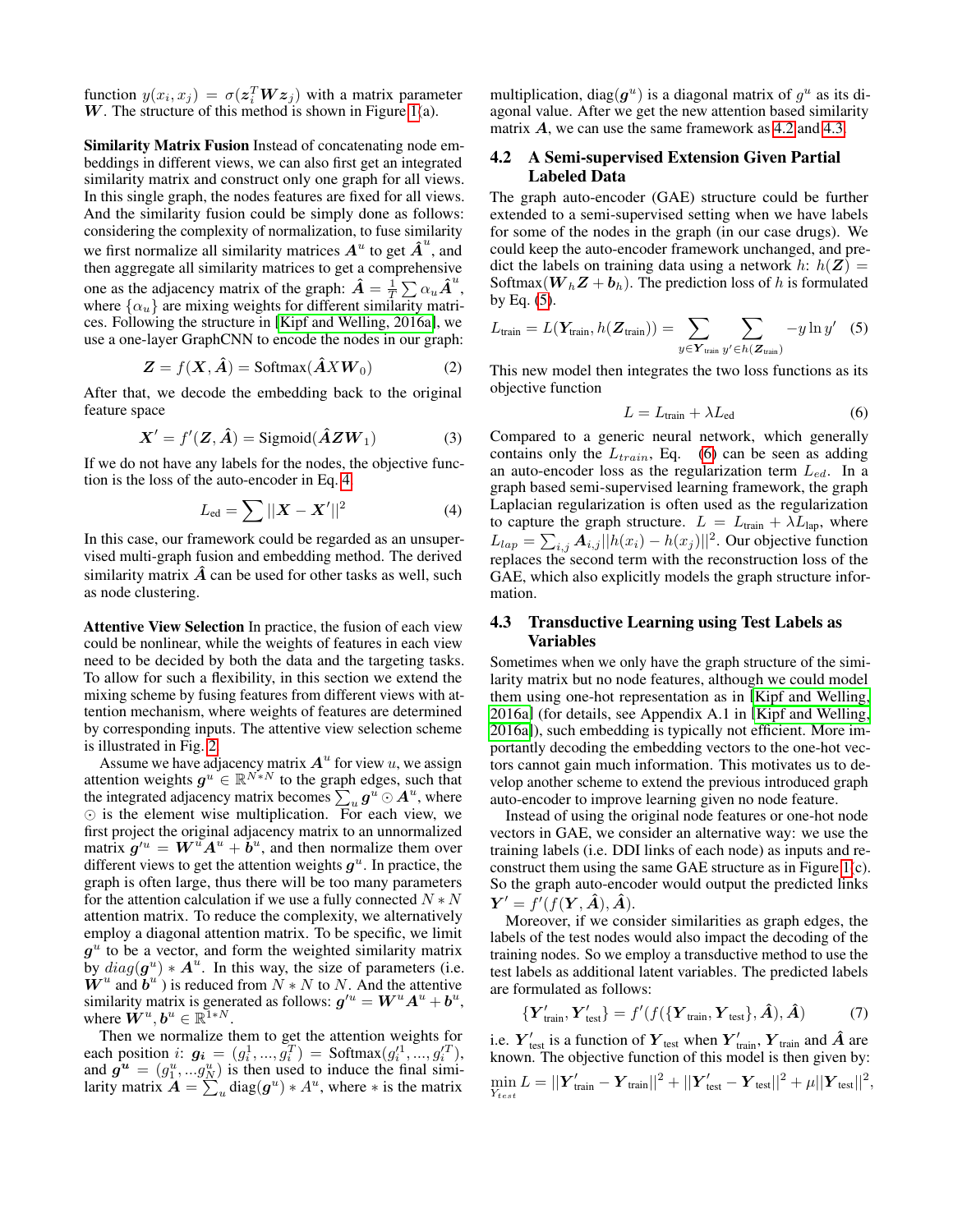<span id="page-3-0"></span>

Figure 1: The illustration of GraphCNN for link prediction: (a) The basic GraphCNN structure with multiple similarity matrices. (b) Semi-supervised graph auto-encoder based on GraphCNN. (c) Transductive graph auto-encoder.

<span id="page-3-1"></span>

Figure 2: The illustration of attention view selection scheme.

where  $\mu||\boldsymbol{Y}_{\text{test}}||^2$  is a regularization term which enforces stability of the solutions. Thus after inference from the training data, we can get the optimal neural network parameters as well as the latent variables  $Y_{test}$ .

# 5 Experiment

Detecting adverse drug-drug interaction (DDI), a modification of the effect of a drug when administered with another drug, is one of the clinically important applications as DDIs result in large amounts of fatalities per year and incur huge morbidity and mortality related cost of ∼ \$177 billion annually [\[Giacomini](#page-6-19) *et al.*, 2007]. Making use of multiple drug characterizations in similarity computation is critical since drugs could have heterogeneous similarity in different feature dimensions, e.g. drugs that have similar chemical structures could have very different therapeutic target and thus result in different DDI mechanism.

#### 5.1 Data Sources

Binary Prediction of the Occurrence of DDIs: For the first data set, we will integrate multiple similarity graph (without node feature) to predict whether there will be interaction between a new pair of drugs. In the data, we have the following views: 1) DDI: The known labels of DDIs are extracted from the Twosides database [\[Tatonetti](#page-6-20) *et al.*, [2012\]](#page-6-20), including 645 drugs and 1318 DDI events, in total 63473 distinct pairs of drugs associated with DDI reports. 2) Label Side Effect: Drugs' side effects extracted from SIDER database [Kuhn *et al.*[, 2015\]](#page-6-21) are considered one type of features, including 996 drugs and 4192 side effects. We call this view as "Label Side Effect" by the convention in [Zhang *et al.*[, 2015\]](#page-6-6). 3) Off-Label Side Effect: Drugs confounder-controlled side effects from OFFSIDES dataset are considered another type of features, including 1, 332 drugs and 10, 093 side effects. 4) Chemical Structure: Drug structure features (i.e. chemical fingerprints) are structural descriptors of drugs. In our study, we generate drug structure features with the extended-connectivity fingerprints with diameter 6 (ECFP6) using the R package "rcdk [\[Guha, 2007\]](#page-6-22)". The features are hashed binary vectors of 1,024-bit length, of which each bit encodes the presence or absence of a substructure in a drug molecule. We used Jaccard index to compute similarities between all the fingerprints.

Multilabel Prediction of Specific DDI Types: For the second data, we integrate multiple type of drug views to predict specific interaction types among 1301 candidate types for new drug pairs. In the data, we have 222 drugs and the following views: 1) Drug Indication: The drug indication data of dimension 1702 is downloaded from SIDER [Kuhn *et al.*[, 2015\]](#page-6-21). It is originally generated from MedDRA database, which is a widely used clinically-validated international medical terminology. 2) Drug chemical protein interactome (CPI): The CPI data from [\[rep, 2016\]](#page-6-23) provides an important measure about how much power a drug needs to bind with its protein target. Its dimension is 611. The similarity of CPI is calculated using the RBF kernel. 3) Protein and nucleic acid targets (TTD): For each drug, we associate its multiple protein and nucleic acid targets information and generate features of dimension 207. These entries are extracted from the Therapeutic Target Database (TTD) [Chen *et al.*[, 2002\]](#page-6-24). 4) Chemical Structure: The chemical structure features are extracted in the same way as in dataset 1, except that we chose "pubchem" fingerprint instead, whose feature dimension is 582.

#### 5.2 Implementation and Evaluation Strategy

Proposed Model: We implement the proposed model with Tensorflow 1.0 [Abadi *et al.*[, 2015\]](#page-6-25) and trained using Adam with learning rate 0.01 and early stopping with window size 30. We optimized the hyperparameter for SemiGAE on validation data and then fixed for all GAE models: 0.5 (dropout rate), 5e-4 (L2 regularization) and 64 (# of hidden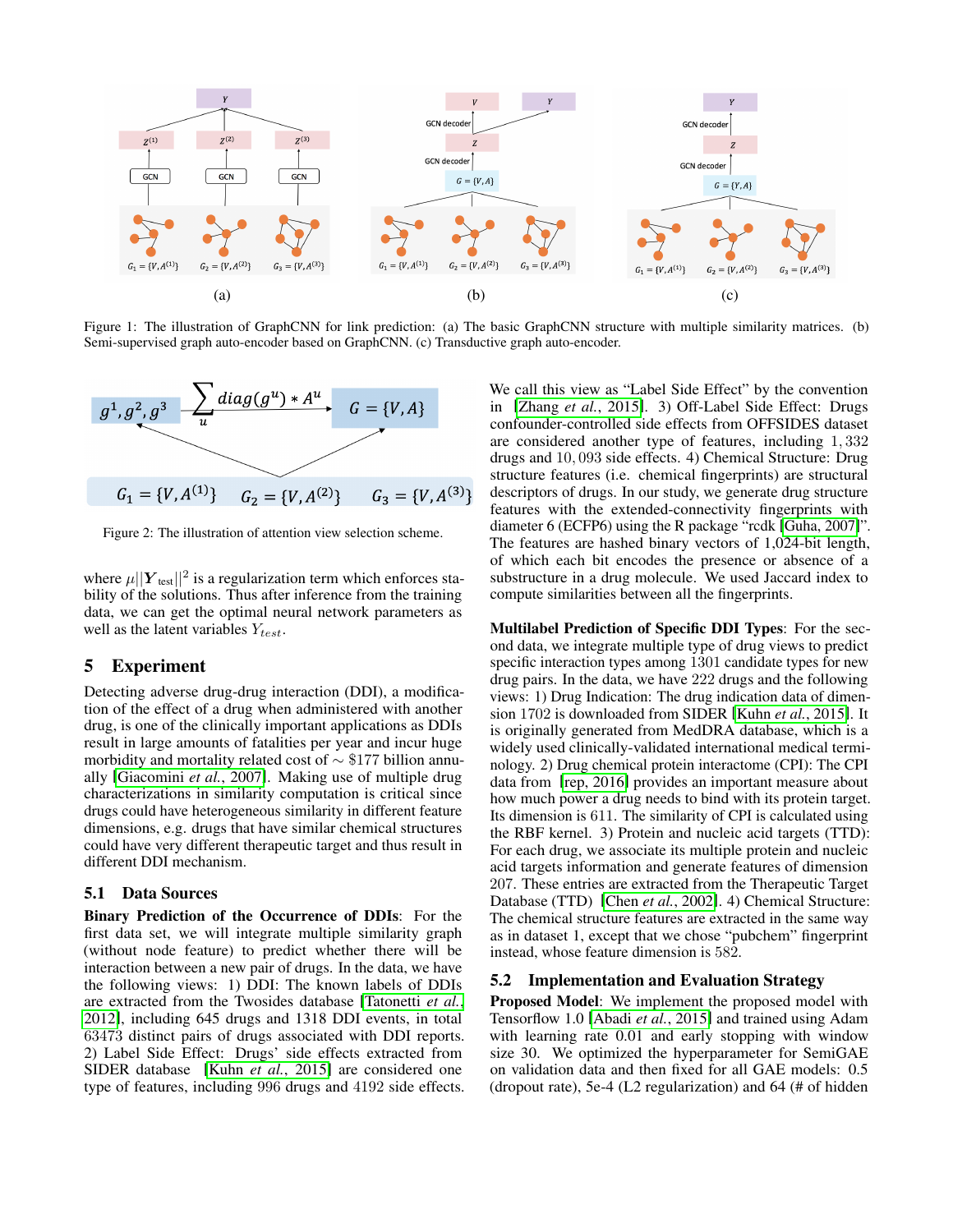units). For GCN models, we have the second layer and the number of the hidden units in the second layer is set as 32.

Baseline: In addition, we implemented the following four baselines for comparison:

- Nearest Neighbor (NN): We implemented the NN method in [Vilar *et al.*[, 2012\]](#page-6-26). It identifies novel DDIs by using the nearest neighbor similarity to drugs involved in established DDIs.
- Label Propagation (LP): We considered the LP model in [\[Zhang](#page-6-6) *et al.*, 2015] as a baseline. The LP method propagates the existing DDI information in the network to predict new DDIs, and could also integrate multiple similarity matrices in the network.
- GraphCNN: For single view, we use the same structure as the nonprobabilistic GAE model in [\[Kipf and Welling,](#page-6-18) [2016b\]](#page-6-18). We consider the DDI links as edges and form the adjacency matrix. For multiple views, we linearly integrate all similarity matrices as well as the training DDI links.
- Multiple Kernel Learning (MKL): For MKL, we used the python "Mklaren" library [\[Strazar and Curk, 2016\]](#page-6-27). We set  $\sigma = 30$  for RBF and degree  $p = 3$  for polynomial kernel. We only applied MKL on Data 2 since Data 1 does not have features for all views.

For all models, we use Tanimoto coefficient (TC) to calculate similarity except for CPI. For CPI, we measure drug similarity using RBF kernel. For all methods (except NN which already has the similar procedure in its method), following the procedures in [\[Zhang](#page-6-9) *et al.*, 2016], after getting the predicted labels using our model, we calculate the probability of that drug *i* interacts with drug *j* by  $score_{ji} = score_{ij} = Y_{ij} + Y_{ji}$ .

Evaluation: In evaluation, we adopted strategies in [\[Zhang](#page-6-6) *et al.*[, 2015\]](#page-6-6) and randomly selected a fixed percentage (i.e., 25% and 50%) of drugs, and moved all DDIs associated with these drugs for testing. For the data not in testing, we train on 90% and perform validation and model selection on 10% of the drugs. For testing data, we repeated the hold-out validation experiment 50 times with different random divisions of the data, and reported the mean and the standard deviation of the area under the receiver operating characteristic curve (ROC-AUC) as well as the area under the precision-recall curve (PR-AUC) over the 50 repetitions. In the ROC and PR analytics, we utilized DDI interactions from TWOSIDES as reference positives, and the complement set as reference negatives.

# 5.3 Results

Table [1](#page-5-0) and [2](#page-5-1) compare the performance of the proposed models against baselines on both datasets. From the tables we can see for both single view and multi-view, the proposed models significantly outperform baselines. Also, the multiview models generally outperform corresponding single view models since our integrations provide more comprehensive measures of drug similarity. With adding attention mechanism, the relevant types of features receive more weights in similarity integration.

In addition, we observed that the attentive semi-supervised GAE (AttSemiGAE, the model of Section [4.2\)](#page-2-1) often achieves the best ROC-AUC, which is due to the embedding of node features. This advantage is more obvious on Dataset 2 than Dataset 1, since for Dataset 2, we have node features on all views, while most views in Dataset 1 have no node feature. For Dataset 1, due to the lack of node feature in most views, the attentive transductive GAE (attTransGAE, the model of Section [4.3\)](#page-2-2) gains better PR-AUC thanks to transductive learning from tests labels and adaptive weight learning.

# 5.4 Case Studies

Understanding the Major Source of Similarity When two drugs cause similar DDIs, such a similarity could be induced by various mechanisms. For example, drugs that prolong the QT interval, drugs that are CYP3A4 inhibitors, or drugs that alter another drug's metabolism via cytochrome P450 interactions or changes in protein binding, etc [\[Ansari, 2010\]](#page-6-28). Better understanding the major DDI mechanism would benefit us from developing actionable insights to identify proper ways to prevent DDIs. In this paper, adding attention mechanism enhances the interpretability of the models and could potentially provide understanding of the underlying DDI mechanism.

Table. [3](#page-5-2) reports several selected DDIs and the weights of each views as predicted using AttSemiGAE. For example, the DDI "chest pain" has good prediction AUC, and the views "CPI" and "indication" both have more impact on the predictions than other views. We consult domain expert, and find it in line with domain knowledge. Many DDI cases of chest pain are due to particular drug overdose, such as Venlafaxine and Mirtazapine [\[Nachimuthu](#page-6-29) *et al.*, 2012], which could be prescribed together to treat depression. However, the co-use of them could cause overdose thus prolong the QT interval via chemical protein interactome (CPI), and eventually cause chest pain. For another DDI "insomnia", one major mechanism is the interaction between cytochrome P450 (CYP) inducers (e.g. Rifampicin) and Hypnosedatives. Insomnia happens when the cytochrome P450 (CYP) inducers significantly induce the metabolism of the newer hypnosedatives and decreased their sedative effects [Hesse *et al.*[, 2003\]](#page-6-30). Such a process was caused by the bindings of chemical structures with proteins. In the results, the weights for "pubchem" and "CPI (compound-protein binding)" are much higher than the rest, in line with knowledge.

Importance of Multiview Feature Integration: We also examined how feature integrations across multiples views of features could help provide more accurate measures of drug similarity.

For example, Acyclovir (Pubchem ID 2022) and Ganciclovir (Pubchem ID 3454), having medium level similarity in indication and TTDS, since Acyclovir is used for treating herpes simplex virus infections and shingles but Ganciclovir is mainly used in more severe Cytomegalovirus diseases and AIDS. However, they both are analogues of 2' deoxyguanosine and have very high structural similarity (0.961 measured using "Pubchem" fingerprint). The high structural similarity lead to many common DDIs shared by the two drugs according to the groundtruth. Our proposed model adaptively gives more weight to the structural similarity and computes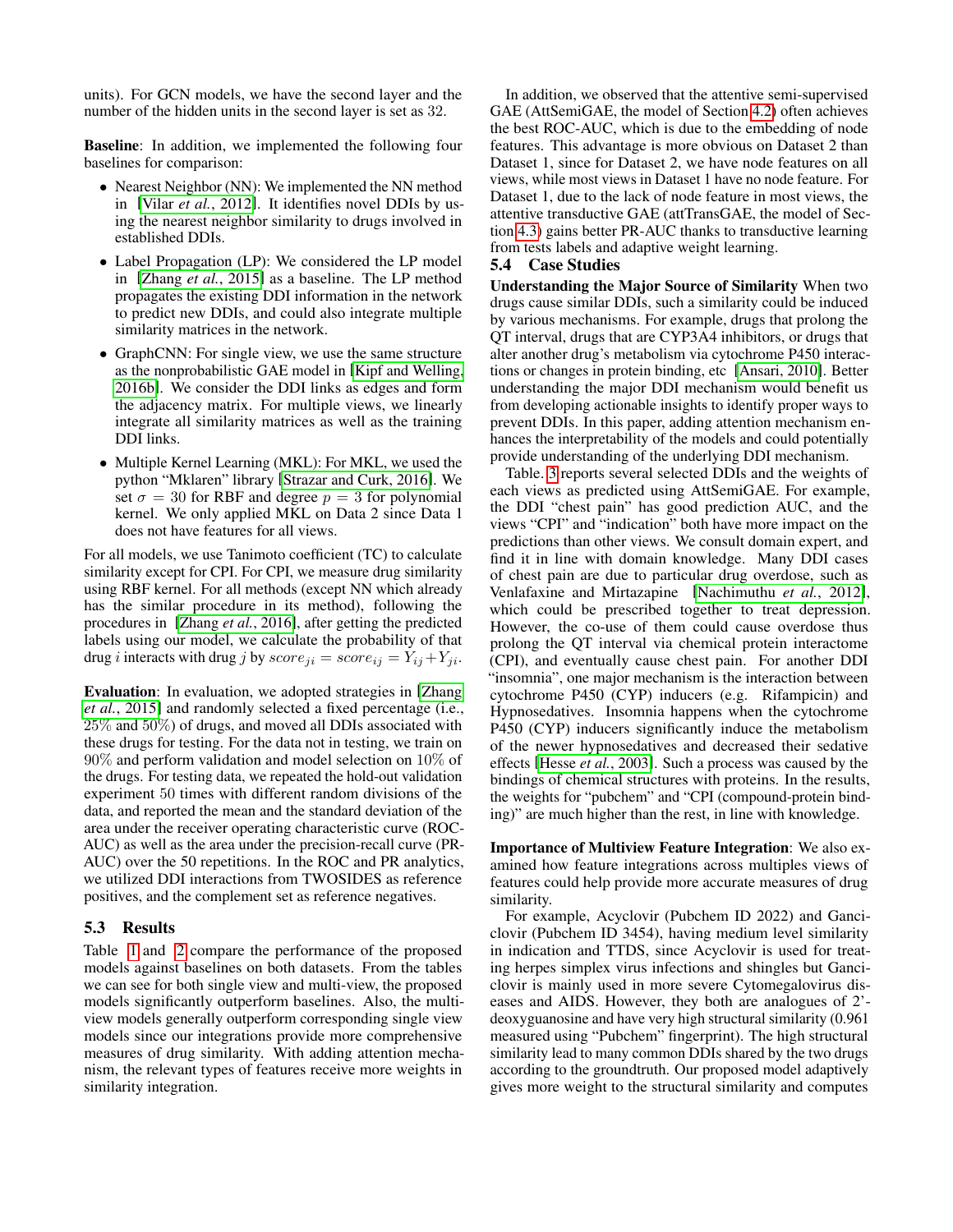<span id="page-5-0"></span>

| Using Single View           |             |                     |                   |                     |                   |  |  |  |
|-----------------------------|-------------|---------------------|-------------------|---------------------|-------------------|--|--|--|
|                             | Methods     | Test Split $(25\%)$ |                   | Test Split $(50\%)$ |                   |  |  |  |
|                             |             | ROC-AUC             | PR-AUC            | ROC-AUC             | PR-AUC            |  |  |  |
| <b>Baselines</b>            | <b>NN</b>   | $0.693 \pm 0.025$   | $0.504 \pm 0.043$ | $0.681 \pm 0.027$   | $0.498 \pm 0.042$ |  |  |  |
|                             | LP          | $0.769 + 0.013$     | $0.648 \pm 0.028$ | $0.752 + 0.018$     | $0.632 + 0.035$   |  |  |  |
|                             | GraphCNN    | $0.723 \pm 0.028$   | $0.536 \pm 0.050$ | $0.717 \pm 0.039$   | $0.528 \pm 0.076$ |  |  |  |
| Proposed                    | SemiGAE     | $0.788 \pm 0.014$   | $0.640 \pm 0.036$ | $0.785 \pm 0.012$   | $0.637 \pm 0.035$ |  |  |  |
|                             | TransGAE    | $0.786 \pm 0.013$   | $0.644 \pm 0.033$ | $0.776 \pm 0.013$   | $0.630 \pm 0.039$ |  |  |  |
| <b>Using Multiple Views</b> |             |                     |                   |                     |                   |  |  |  |
| <b>Baselines</b>            | $L_{\rm P}$ | $0.768 \pm 0.013$   | $0.644 \pm 0.028$ | $0.751 \pm 0.018$   | $0.629 \pm 0.036$ |  |  |  |
|                             | GraphCNN    | $0.696 \pm 0.061$   | $0.515 \pm 0.066$ | $0.636 \pm 0.047$   | $0.457 \pm 0.064$ |  |  |  |
| <b>Proposed</b>             | AttSemiGAE  | $0.798 \pm 0.013$   | $0.655 \pm 0.032$ | $0.791 \pm 0.017$   | $0.642 \pm 0.037$ |  |  |  |
|                             | AttTransGAE | $0.785 \pm 0.012$   | $0.687 \pm 0.023$ | $0.780 \pm 0.016$   | $0.678 \pm 0.031$ |  |  |  |

Table 1: Predicting Binary DDI Outcomes on Dataset 1.

Table 2: Predicting Specific DDI Types (Multiple Outcomes) on Dataset 2.

<span id="page-5-1"></span>

| Using Single View           |             |                     |                   |                     |                   |  |  |  |
|-----------------------------|-------------|---------------------|-------------------|---------------------|-------------------|--|--|--|
|                             | Methods     | Test Split $(25\%)$ |                   | Test Split $(50\%)$ |                   |  |  |  |
|                             |             | ROC-AUC<br>PR-AUC   |                   | ROC-AUC             | PR-AUC            |  |  |  |
| <b>Baselines</b>            | <b>NN</b>   | $0.627 \pm 0.043$   | $0.594 \pm 0.078$ | $0.594 \pm 0.033$   | $0.554 \pm 0.061$ |  |  |  |
|                             | LP          | $0.773 \pm 0.025$   | $0.670 \pm 0.052$ | $0.747 \pm 0.028$   | $0.650 \pm 0.053$ |  |  |  |
|                             | GraphCNN    | $0.738 \pm 0.047$   | $0.594 \pm 0.080$ | $0.698 \pm 0.090$   | $0.583 \pm 0.102$ |  |  |  |
| Proposed                    | SemiGAE     | $0.798 \pm 0.029$   | $0.661 + 0.059$   | $0.784 \pm 0.028$   | $0.649 \pm 0.059$ |  |  |  |
|                             | TransGAE    | $0.790 \pm 0.028$   | $0.661 \pm 0.068$ | $0.770 \pm 0.031$   | $0.633 \pm 0.080$ |  |  |  |
| <b>Using Multiple Views</b> |             |                     |                   |                     |                   |  |  |  |
| <b>Baselines</b>            | LP          | $0.774 \pm 0.025$   | $0.672 \pm 0.052$ | $0.748 + 0.028$     | $0.653 \pm 0.055$ |  |  |  |
|                             | GraphCNN    | $0.601 + 0.067$     | $0.526 + 0.120$   | $0.578 \pm 0.067$   | $0.526 \pm 0.108$ |  |  |  |
|                             | MKL.        | $0.766 \pm 0.030$   | $0.650 \pm 0.061$ | $0.724 \pm 0.026$   | $0.586 \pm 0.066$ |  |  |  |
| <b>Proposed</b>             | AttSemiGAE  | $0.802 \pm 0.029$   | $0.678 \pm 0.060$ | $0.786 \pm 0.030$   | $0.662 \pm 0.064$ |  |  |  |
|                             | AttTransGAE | $0.782 \pm 0.026$   | $0.670 \pm 0.058$ | $0.764 \pm 0.025$   | $0.652 \pm 0.061$ |  |  |  |

Table 3: Attention Weights for Selected DDIs

<span id="page-5-2"></span>

| DDI Type              | AUC   | chem. | indi. | <b>TTDS</b> | <b>CPI</b> |
|-----------------------|-------|-------|-------|-------------|------------|
| <b>Chest Pain</b>     | 0.772 | 0.151 | 0.303 | 0.144       | 0.402      |
| Insomnia              | 0.755 | 0.380 | 0.261 | 0.078       | 0.291      |
| <b>Aching Muscles</b> | 0.774 | 0.117 | 0.301 | 0.283       | 0.299      |

an integrated similarity score at 0.682, but label propagation (LP) fails to capture such heterogeneous influences and yields an integrated score at only 0.551, which is an underestimate comparing with the groundtruth.

Similar examples include the similarity between Alprazolam (Pubchem ID 2118) and Estazolam (Pubchem ID 3261) as well as the similarity between Alprazolam (Pubchem ID 2118) and Triazolam (Pubchem ID 5556). The two pairs of drugs have quite low indication similarity, however, they all interact when in combined use with CYP3A4 inhibitors such as Cimetidine, Erythromycin, Norfluoxetine, Fluvoxamine, Itraconazole, Ketoconazole, Nefazodone, Propoxyphene, and Ritonavir. The combined uses will delay the hepatic clearance of Alprazolam, Estazolam or Triazolam, which then cause accumulation and increased severity of side effects from these drugs. The proposed model account for the feature heterogeneity and weight more on the chemical structural feature and

CPI feature, leading to integrated similarity at  $0.682 \sim 0.720$ , while other methods considered each views homogeneously and the resulting similarity is often low at  $0.551 \sim 0.630$ .

#### 6 Conclusion

In this paper, we proposed a set of Graph Auto-Encoder based models that perform multi-view drug similarity integration with attention model to perform view selection. The nonlinear and adaptive integration not only offers superior predictive performance but also interpretable results. We extended these GAE models to semi-supervised/transductive settings and predict the unknown DDIs. Experimental results on two real-world drug datasets demonstrated the performance and efficacy of our methods. Future works include expansion along the line of data or model. Data-wise, we could try on a larger drug database to fully exploit of the power of deep learning without overfitting. Model-wise, we will pursuit directly computing integrated similarity across multiple views without the need for calculation similarity for each view first.

# Acknowledgments

The work of Fei Wang is supported by NSF IIS-1750326 and IIS-1716432. The work of Jiayu Zhou is funded by NSF IIS-1749940, IIS-1615597 and by ONR under N00014-17-1-2265.